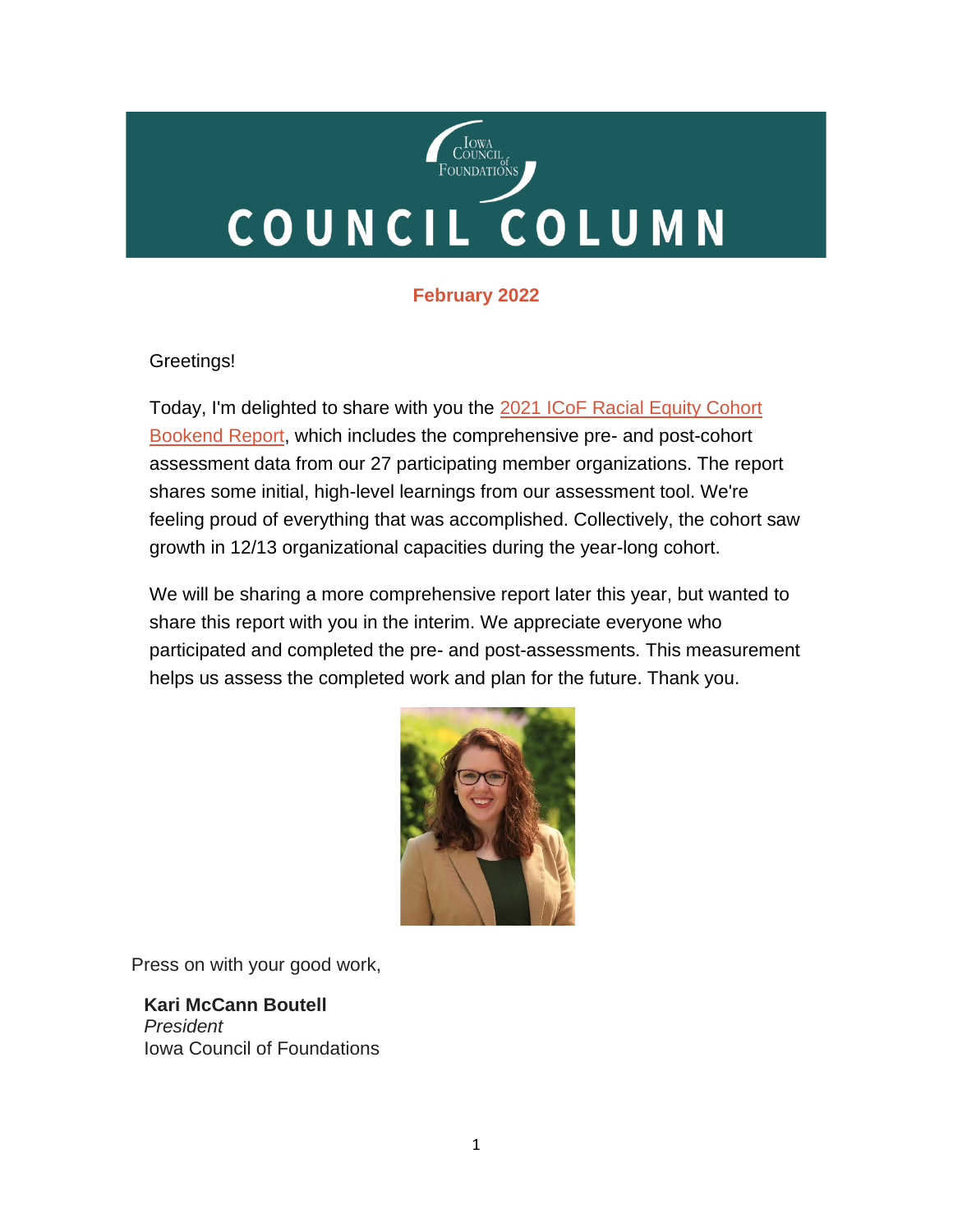# **Upcoming ICoF Events**

#### **Spring Quarterly Membership Meeting + Annual Meeting:** *Reconnecting, Reflecting, and Reenergizing*

Thursday, May 12 | 10 am - 2:30 pm IN-PERSON at the Greater Des Moines Botanical Garden

You read that right. We're going to meet – IN PERSON – in May! We look forward to bringing everyone back together after spending over two years apart. This membership meeting will be a bit different than a typical content session. Here's what you can expect when we gather:

**Reconnecting:** Plenty of unstructured, unscheduled time to reconnect with your colleagues.

**Reflecting:** Space to reflect on the past two years, what we collectively experienced both personally and as philanthropy practitioners.

**Reenergizing:** Time to hear from your colleagues about what they have been up to and what's on the horizon.

We will also conduct the FY22 ICoF Annual Meeting and elect new board members. Please register now to join us!

#### **[Learn More and Register](https://icof.wildapricot.org/event-4693038)**

#### **Rural Equity Leadership Series**

May 17, June 14, July 12 | 10 am - 11:30 am | Zoom

Leaders in Iowa know the importance of making their communities welcoming and inclusive places to live, work, raise families and retire. Successful communities understand that centering equity in these conversations ensures that reality for all Iowans and newcomers. Census data tells us that demographics in Iowa are shifting, and we must adapt and evolve as our communities change.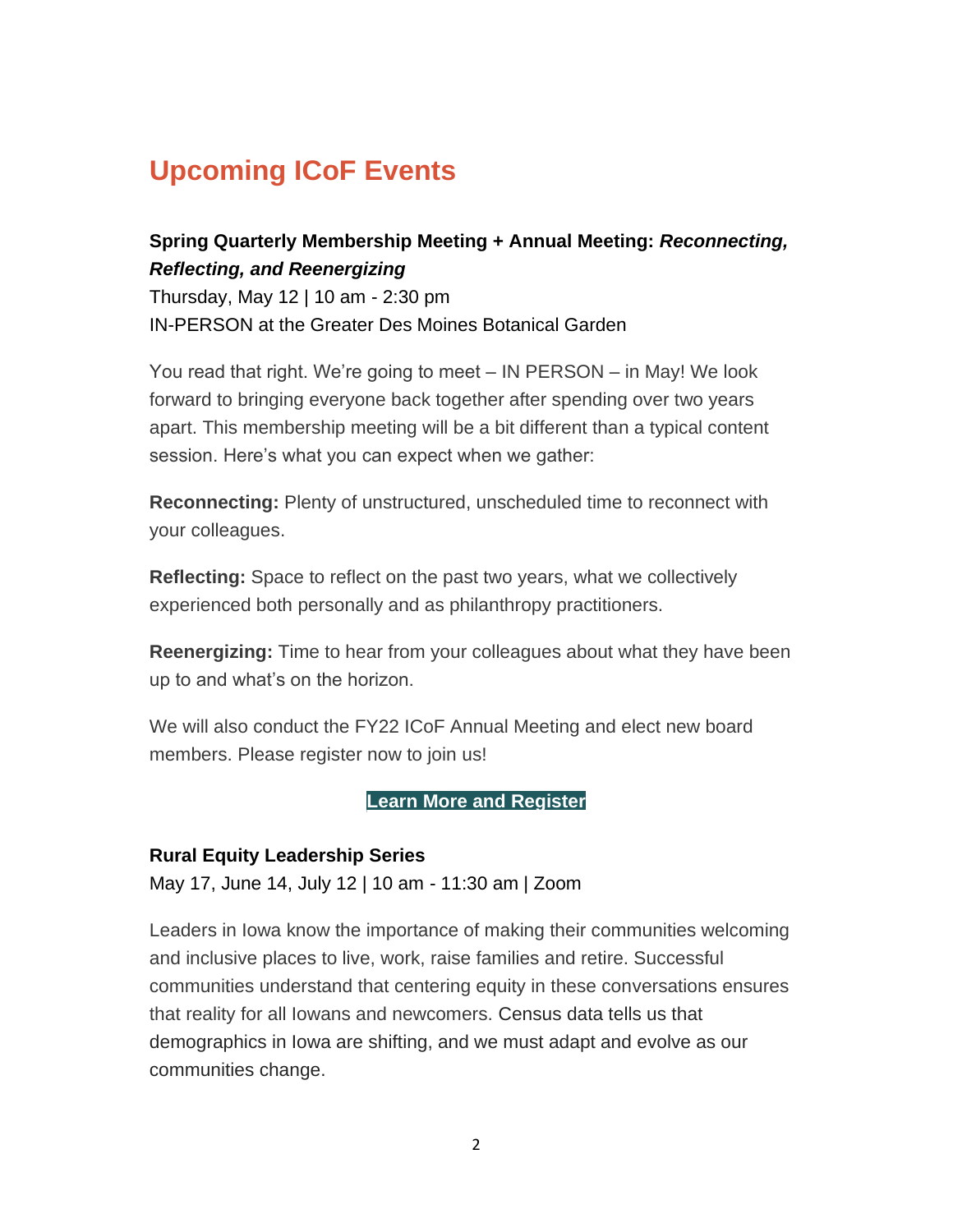Understanding rural equity and leading racial equity conversations in rural Iowa is good, important and sometimes challenging work. Leaders have been asking us questions like:

- Where do we start? What language do we use?
- How do we support newcomers and diverse populations in our rural towns?
- How do we lead these conversations with business and community partners?

If you've been asking these questions, this three-part series is for you! These interactive conversations will give rural Iowa leaders knowledge and tools to apply in their work. The series will equip leaders to bring their communities/ counties together around what they love most about their unique place and the people who call it home.

This series will create a network of regional leaders committed to rural equity who will continue to be allies for each other, as we collectively build bridges and learn to communicate across cultures in rural Iowa. We will use tools developed for the Community Heart & Soul® process that are designed to do meaningful community engagement work in small, rural towns. The tools involve all voices and bring people together around the things that matter most. We hope you will join us - and consider inviting a colleague or fellow community leader to participate with you as well!

**[Learn More and Register](https://icof.wildapricot.org/event-4669692)**

### **Welcome, Dubuque Racing Association!**

We welcome to the ICoF network the Dubuque Racing Association -- more commonly known simply as DRA. Represented by Kathy Buhr, Director of Strategic Philanthropy, the DRA is the Qualified Sponsoring Organization for Q Casino and co-licensee for Diamond Jo Casino.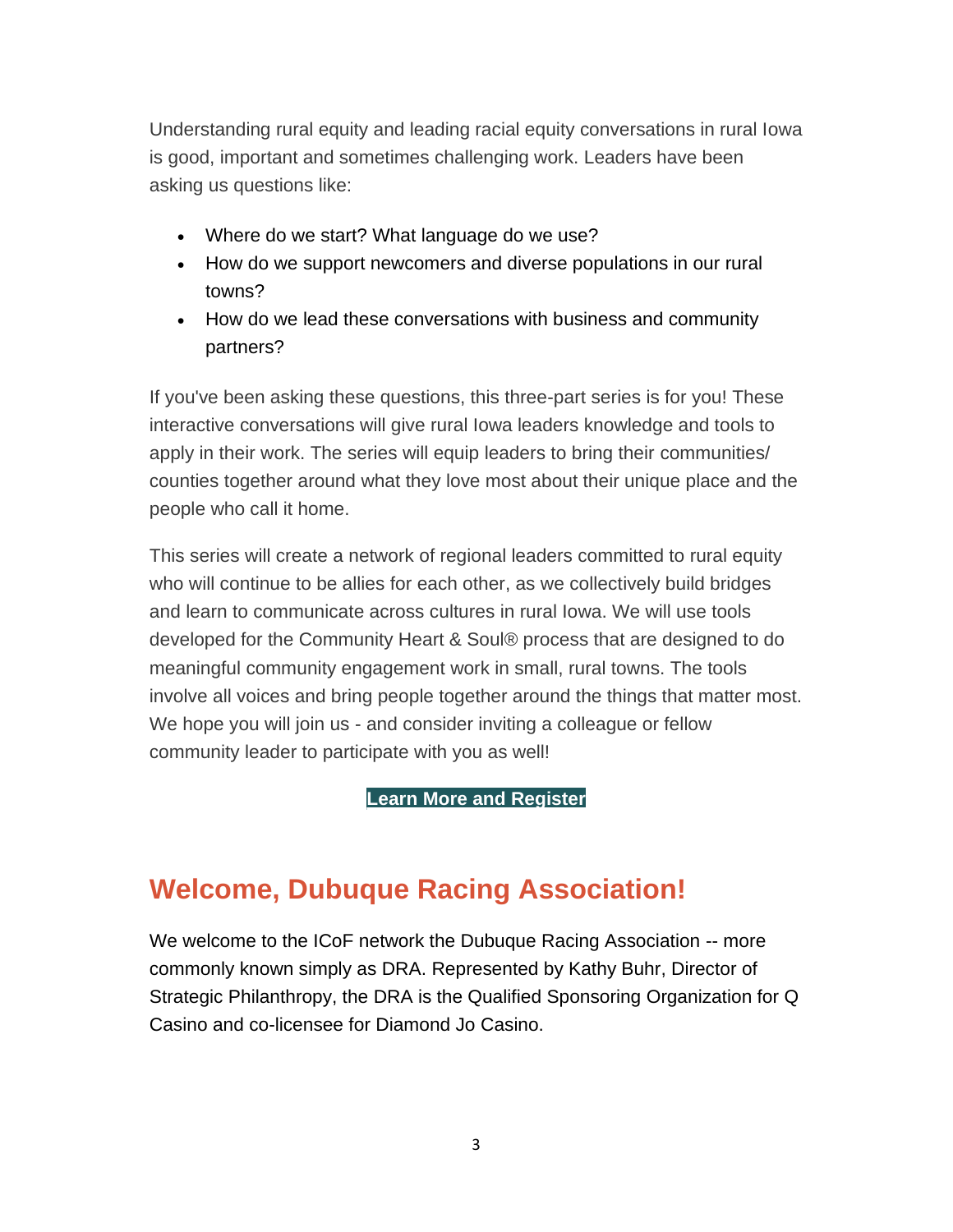# **Welcome back, Gordon!**

We welcome Gordon Fischer back into the ICoF network as an associate ICoF member. Gordon has been a lawyer for more than 25 years and has received the Chartered Advisor in Philanthropy designation from The American College of Financial Services. We're happy to have him back!

# **Public Policy Update**

#### **State:**

There are two items of interest related to Iowa community foundations and the state-legislated programs supporting community-based philanthropy:

- The tax bill on the Governor's desk includes an amendment to the Endow Iowa tax credit, reducing the maximum amount of tax credits awarded to an individual taxpayer to \$100,000 annually. This is a change the Iowa Community Foundations CEO Network proposed with a goal to help free up more credits for other donors and to make the program more equitable. CFs are still seeking an increase in the annual allocation of Endow Iowa credits from \$6M to \$10M.
- [HF2286](https://www.legis.iowa.gov/legislation/BillBook?ga=89&ba=HF2286) unanimously passed out of subcommittee last week. The bill would direct sports wagering receipt dollars to the County Endowment Fund Program. We will continue to monitor this bill.

#### **Federal:**

• On 2/3/22, Reps. Pingree (ME-1), Reed (NY-23), Khanna (CA-17) and Porter (CA-45) introduced the ACE Act [\(H.R.6595\)](https://www.congress.gov/bill/117th-congress/house-bill/6595), the House companion bill to **S.1981**.

#### **Foundations on the Hill Update**

Kari is currently working to schedule meetings with Iowa's Congressional delegates for April 5-7. Thanks to those who have volunteered and agreed to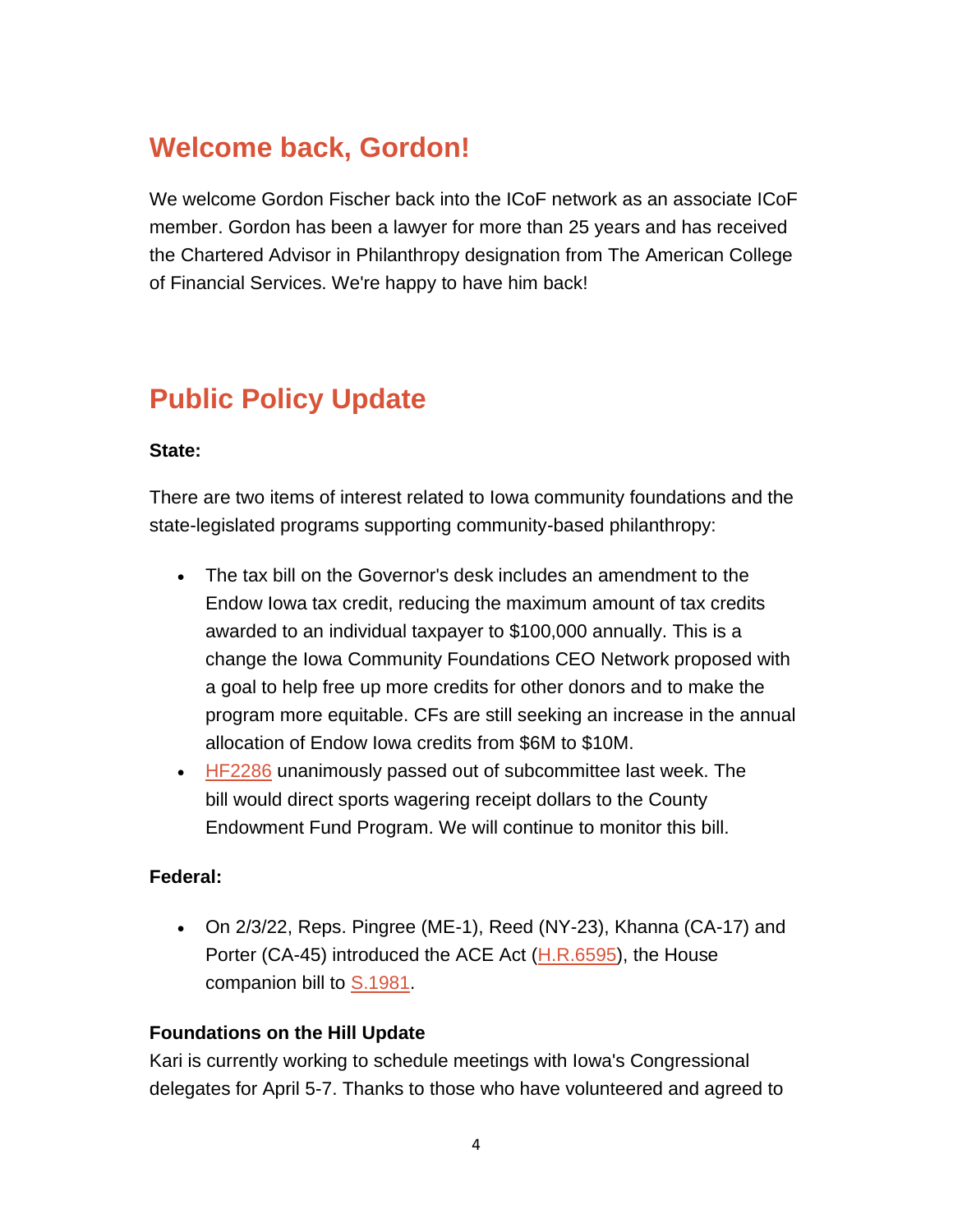participate in those meetings! We will share additional details about our 2022 priorities in the March *CF Snapshot.*

### **Resources: Russian Invasion of Ukraine**

As this newsletter was being finalized Russian forces continued their invasion of Ukraine. A collection of resources for those in philanthropy was compiled by the United Philanthropy Forum and is below for our members' reference.

- Our colleagues at the Center for Disaster Philanthropy have developed a [Ukraine Humanitarian Crisis page](https://disasterphilanthropy.org/disaster/ukraine-humanitarian-crisis/) with some initial information for funders to keep in mind on how they can help, and they note that they will continue to update this information as needs come into greater focus. CDP has also established the [Ukraine Humanitarian Crisis](https://disasterphilanthropy.org/cdp-fund/cdp-ukraine-humanitarian-crisis-recovery-fund/)  [Recovery Fund,](https://disasterphilanthropy.org/cdp-fund/cdp-ukraine-humanitarian-crisis-recovery-fund/) which will focus on addressing humanitarian needs that arise, particularly among the most vulnerable, marginalized and at-risk internally-displaced peoples (IDPs) and refugees.
- The Philanthropy Europe Foundation (Philea) is tracking information and responses to the crisis [here.](https://philea.eu/philea-stands-in-solidarity-with-ukraine/)
- CARE has established a [Ukraine Crisis Fund](https://my.care.org/site/Donation2?df_id=31067&mfc_pref=T&31067.donation=form1&s_src=172223UCF000&_ga=2.173622052.686273882.1645739274-1078743069.1645739274) to reach 4 million with immediate aid and recovery, food, water, hygiene kits, psychosocial support, and cash assistance - prioritizing women and girls, families, and the elderly.
- [The International Committee of the Red Cross](https://www.icrc.org/en/where-we-work/europe-central-asia/ukraine) is seeking donations to support its work to respond to the Ukraine crisis.
- Devex has an update on *Ukraine's looming humanitarian crisis*.

### **Cybersecurity Tips**

We also received a notice from the Technology Association of Grantmakers reporting that several TAG member foundations are "seeing an increase in unusual network activity and attempted breaches for their foundations and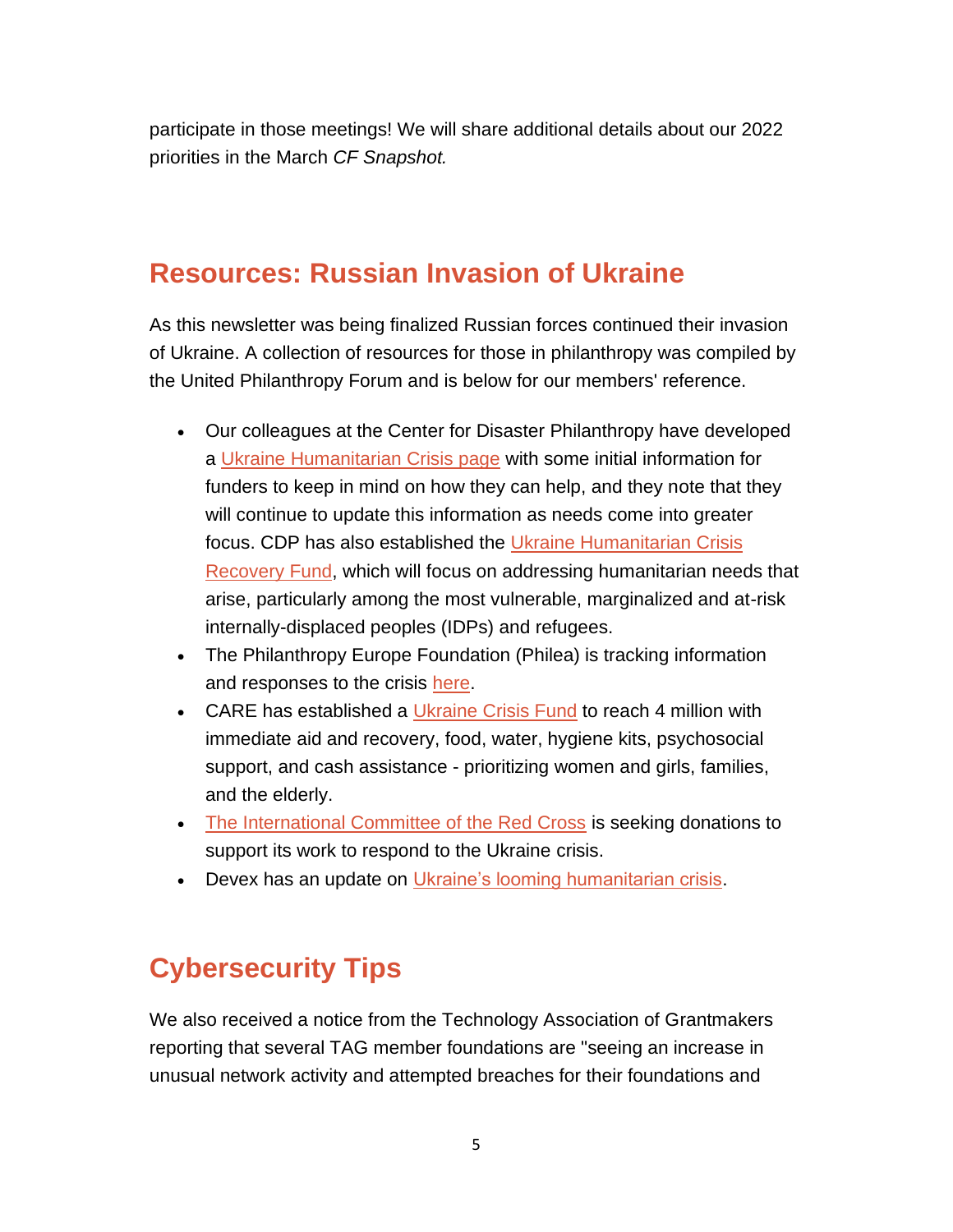nonprofit partners." They offered these steps to ensure your organization is being proactive on cybersecurity:

#### COMMUNICATE:

- Make sure your entire staff, not just IT, is aware of the potential threat in a calm, non-inflammatory fashion.
- Remind your team about the risks of being phished and consider a "refresher" security awareness training session.
- Ask your team to be on the lookout for anything that "seems weird." Adopt an approach of "If you see something, say something."

#### SECURE:

- Enable and enforce multi-factor authentication (MFA) where possible.
- Make sure that your HR systems and other systems that contain sensitive PII (personally identifiable information) are locked down.

#### MONITOR:

- Keep a close eye on network traffic and security logs.
- Use configuration management to manage what files should and should not be on your critical infrastructure. If you see new files appearing that you didn't create, that's a red flag.
- Be aware of financial activity in your organization, and be on the lookout for financial fraud attempts.

You can view additional tips from the Cybersecurity & Infrastructure Security Agency at [https://www.cisa.gov/shields-up.](https://www.cisa.gov/shields-up)

*\* We will announce a cybersecurity training we have been planning for ICoF members and Iowa community foundations very soon. Stay tuned! \**

### **Grade-Level Reading Initiative Updates**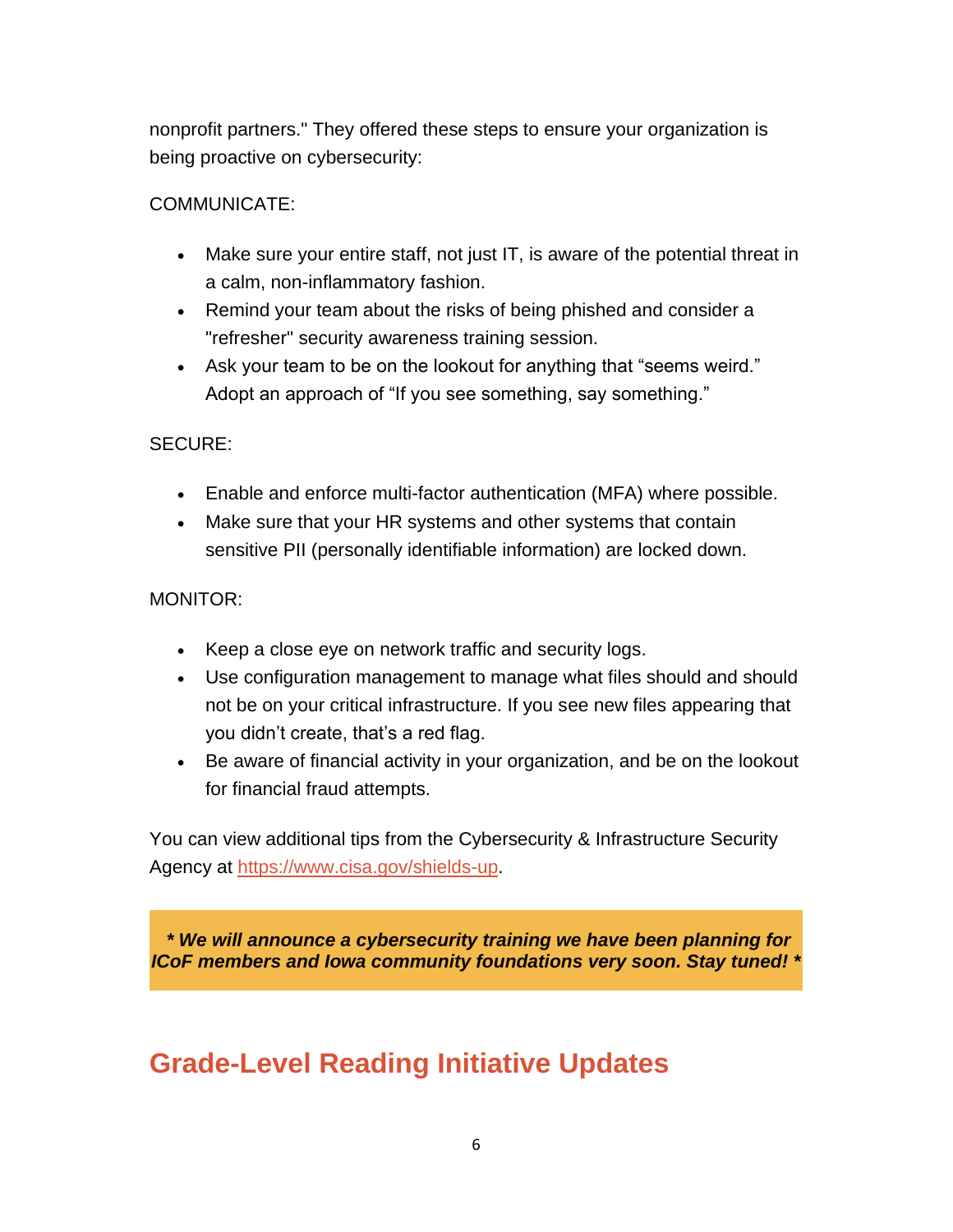#### *Member Check-in Call*

March 10 | 12 pm | Zoom

Dr. Connie Beecher, ISU Extension, will be joining as the guest speaker.

If you have questions about GLR or need the Zoom login information, please [contact Becky Miles-Polka.](mailto:bmilespolka@gradelevelreading.net)

### **Resources**

#### **Iowa Arts Council Opens FY2023 Grants and Designations**

Get ready for new and returning grant offerings from the Iowa Department of Cultural Affairs beginning July 1, 2022. [Learn more here](https://www.iowaculture.gov/about-us/about/grants).

#### **Iowa Rural Development Summit '22**

The sixth Iowa Rural Development Summit will be held April 12-13 at the Gateway Hotel in Ames. [Learn more and register here.](https://iowardc.org/summit/)

#### **Exponent Philanthropy Blog:**

[Read more](https://www.exponentphilanthropy.org/blog/more-lean-funders-should-consider-general-operating-support/) on why lean funders should consider general operating support.

### **Career Center Postings**

**Manager of Donor Relations and Data Services** Community Foundation of Northeast Iowa *Full-time | Cedar Falls, IA*

#### **Grant Writer**

Vision to Learn *Part-time | Remote*

#### **Program Manager**

Waterloo Community Foundation *Full-time | Waterloo, IA*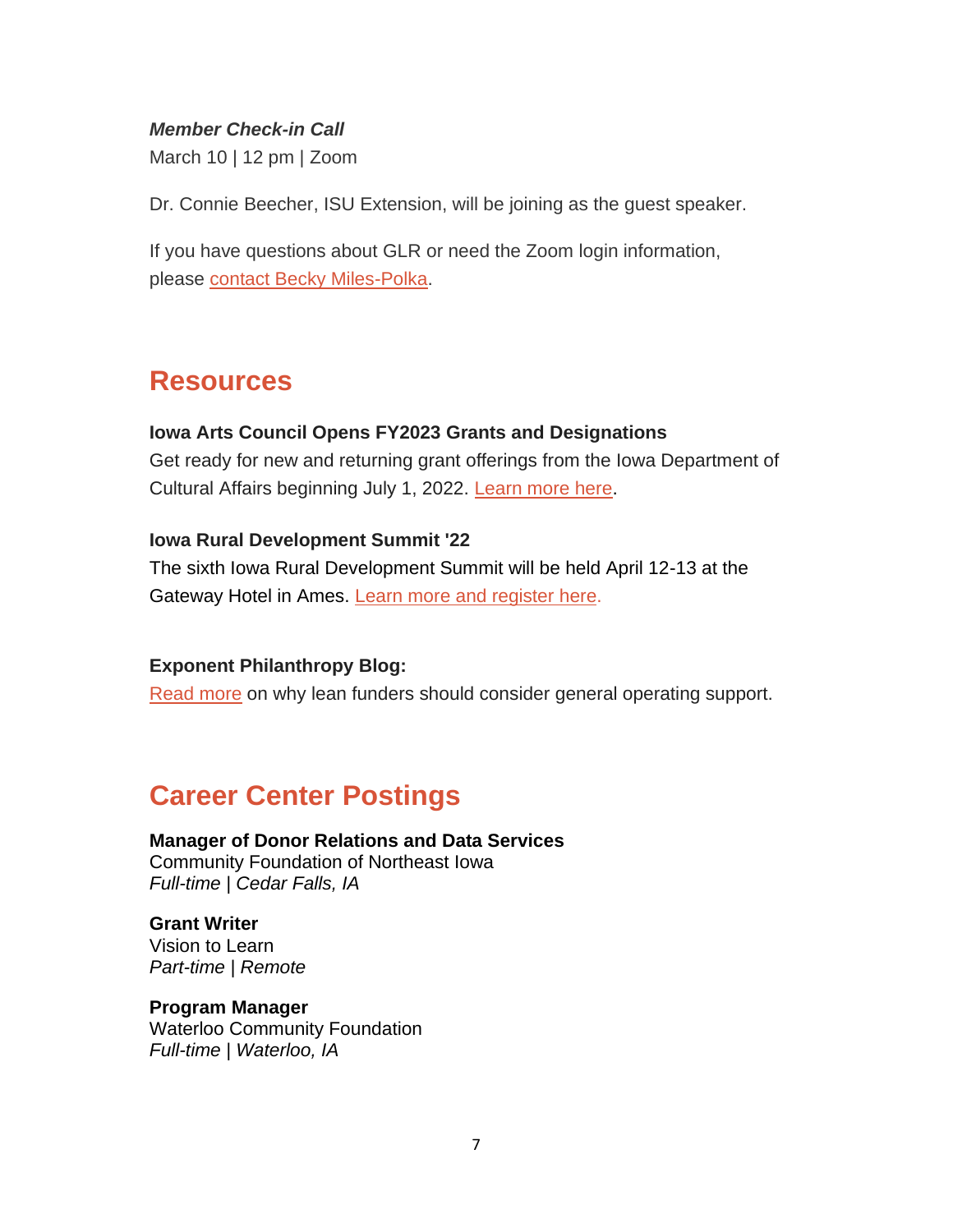#### **Assistant/Associate Director**

University of Iowa - Larned A. Waterman Iowa Nonprofit Resource Center *Full-time | Iowa City, IA*

#### **Project Coordinator**

Black Hawk County Gaming Association *Full-time | Waterloo, IA*

#### **Investment Operations Analyst**

Grinnell College *Full-time | Grinnell, IA*

#### **Employment Engagement Director**

Iowa Women's Foundation *Full-time | Remote (Iowa resident)*

#### **Development Manager**

Iowa Women's Foundation *Full-time | Remote (Iowa resident)*

#### **Administrative Assistant - Grantmaking and Development**

Quad Cities Community Foundation *Full-time | Quad Cities/Bettendorf, IA*

#### **Development Officer - Gift Planning**

Iowa State University Foundation *Full-time | Ames, IA, hybrid work arrangement available*

#### **Executive Director**

**CEONet** *Part-time | Remote*

#### **Program Officer**

Humanities Iowa *Full-time | Remote (Iowa)*

*ICoF Member Benefit: We'll list your job openings for free! [Submit your posting here.](https://iowacounciloffoundations.org/submit-job/)*

**[Visit the Philanthropy Career Center](http://iowacounciloffoundations.org/career-center/)**

### **Educational Opportunities**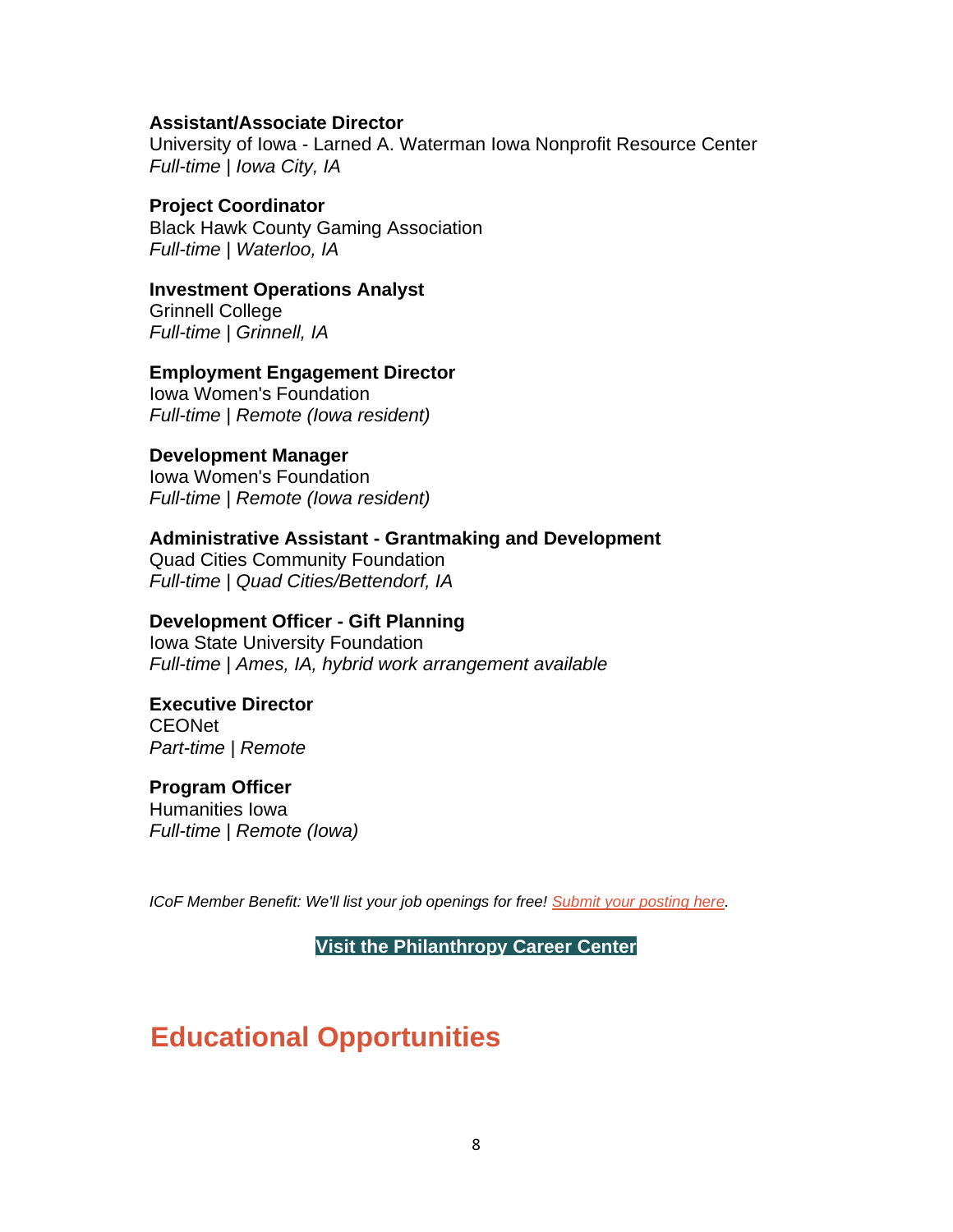#### **Effective Grantmaking Practices to Withstand a Pandemic**

*PEAK Grantmaking* Mar. 1 | 1 - 2 pm | Free

Standing up grant programs with urgency while also being flexible to respond to changing needs during COVID is not an easy feat. It might surprise some to discover how some cities and counties did just that over the last two years as they managed relief grants to sustain their business communities.

Join us for a webinar with economic development leaders from Loudoun County and the City of La Quinta to discover how they established grant processes and utilized systems to enable them to not only support businesses to endure this ongoing pandemic but also prepare for a future crisis.

#### **[Details and Registration](https://www.peakgrantmaking.org/event/effective-grantmaking-practices-to-withstand-a-pandemic/)**

#### **Grantmaker Ethics and Accountability**

*The Grantmaking School & COF* Mar. 15 | 12 - 2 pm | \$99

Philanthropy has come under increasing scrutiny in recent years in terms of the sources of wealth underlying charitable gifts, the allocation of resources, and its decision-making processes. More than ever, those engaged in philanthropy need an ethical orientation to inform their work. This session will:

- Encourage you to reflect on how the concepts of DEI can inform ethical decision-making
- Enable you to understand to whom and to what you are accountable in your work
- Provide you with practical tools and step-by-step guidance in navigating ethical problems

**[Details and Registration](https://www.cof.org/event/grantmaker-ethics-and-accountability)**

#### **Upcoming National Conferences & Convenings**

Mar. 14-16: [TFN's 2022 Annual Conference: Seize the Moment](https://www.fundersnetwork.org/event/tfn-2022-annual-conference/)

Mar. 21-25: [PEAK2022 Online](https://www.peakgrantmaking.org/events/peak2022-online/)

May 10-12: [40th Anniversary of the Funders' Committee for Civic Participation](https://funderscommittee.org/40thanniversaryconvening/)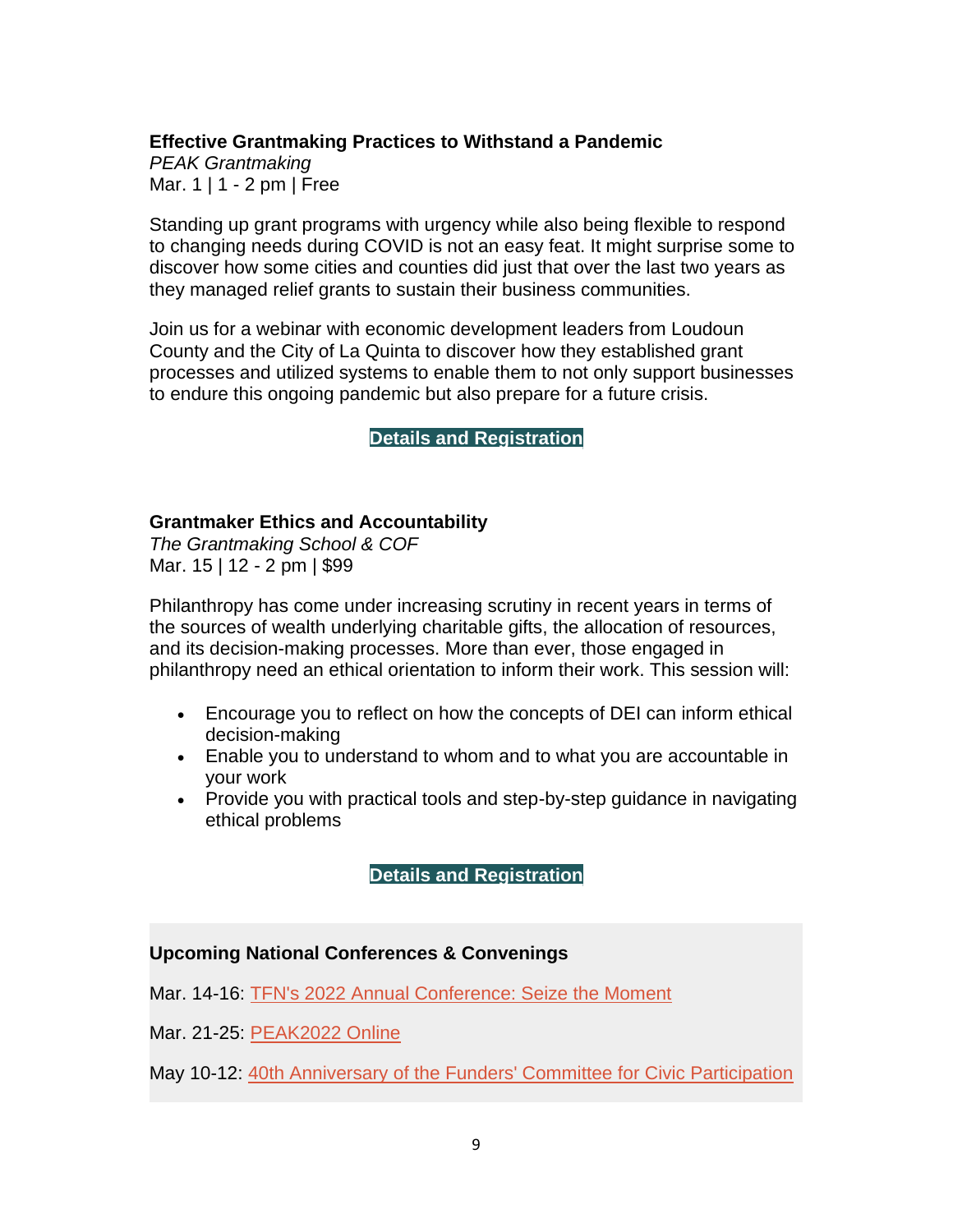May 10-11: [2022 Blue Sky Funders Forum Annual Convening](https://blueskyfundersforum.org/connect/events/2022-annual-convening)

May 16-18: [GEO 2022 National Conference](https://www.geofunders.org/events/131)

# **Colleague Inquiry**

A member has requested your help with the following:

**"[We] would like to see CEO position descriptions for ICoF member foundations."** Can you share yours? [Send it to Laura](mailto:lberardi@iowacounciloffoundations.org) by noon on Friday, March 4, please!

*Do you have a question for your philanthropy colleagues? Please [let us](mailto:info@iowacounciloffoundations.org?subject=Colleague%20Inquiry%20Request)  [know](mailto:info@iowacounciloffoundations.org?subject=Colleague%20Inquiry%20Request) and we will compile responses and resources from your peers across the state.*

**[Archived Colleague Inquiries](http://iowacounciloffoundations.org/administration/)**

# **ICoF Members Making Headlines**

**[Community Foundation of Greater Des Moines](https://businessrecord.com/Content/Default/All-Latest-News/Article/EveryStep-announces-3-5M-collaboration-to-address-home-health-hazards-in-Central-Iowa/-3/248/96549)** and **Mid-Iowa Health Foundation** [among donors to \\$3.5M collaboration to address home health](https://businessrecord.com/Content/Default/All-Latest-News/Article/EveryStep-announces-3-5M-collaboration-to-address-home-health-hazards-in-Central-Iowa/-3/248/96549)  [hazards in Central Iowa](https://businessrecord.com/Content/Default/All-Latest-News/Article/EveryStep-announces-3-5M-collaboration-to-address-home-health-hazards-in-Central-Iowa/-3/248/96549)

**GreenState Credit Union** [awards 3-year, \\$135k grant to Iowa Coalition](https://businessrecord.com/Content/Culture/Culture/Article/Iowa-Coalition-Against-Domestic-Violence-gets-grant-for-financial-empowerment-program/170/832/96812)  [Against Domestic Violence for financial empowerment program](https://businessrecord.com/Content/Culture/Culture/Article/Iowa-Coalition-Against-Domestic-Violence-gets-grant-for-financial-empowerment-program/170/832/96812)

**Pella Community Foundation** [awards \\$125k to local nonprofits](https://www.kniakrls.com/2022/01/25/lets-talk-pella-pella-community-foundation-5/)